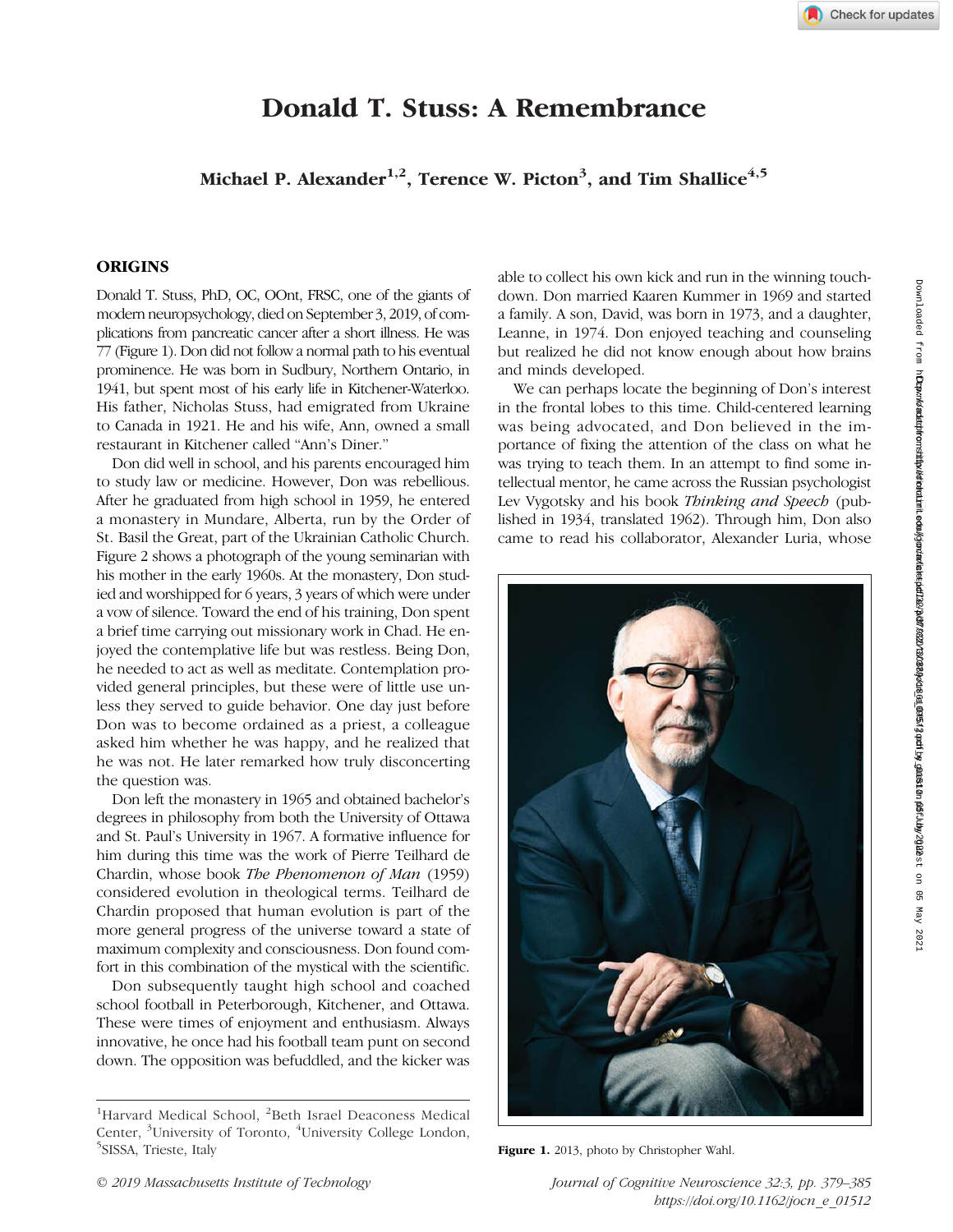books Higher Cortical Functions in Man (1962) and The Working Brain (1973) described how human psychological processes could be localized to different regions of the brain and more specifically how the frontal lobes programmed and regulated these processes.

In 1972, he returned to university to study psychology at the University of Ottawa, receiving his MA in 1974 and his PhD in 1976. During this time, he was fascinated by the Human Neurophysiology and Neuroanatomy course that he took in the Medical School. He put together a map of all the anatomical connections of the frontal lobes and located possible psychological functions in each of the connections. Don's diagram was large (about  $3 \times 5$  ft) and extremely intricate. This wondrous map was unfortunately lost, but many of its ideas survive in his later writings.

Don then completed a postdoctoral fellowship at the Aphasia Research Center at the Boston Veteran's Medical Center, where he carried out research with Harold Goodglass, Edith Kaplan, and Frank Benson. He returned to Ottawa in 1978, joining the Department of Medicine at the University of Ottawa. He taught and did research in both the School of Medicine and the School of Psychology, rising to Professor in 1989.

From this time on, Don's career took an additional new path, that of research leadership, initially at the Rotman Research Institute in Toronto and then, also in Toronto, at the Ontario Brain Institute. We return to these achievements later.

#### RESEARCH CONTRIBUTIONS

His personal research career, which had begun in Ottawa and Boston, really flourished in Toronto. There was one overriding strand in his research from the early 1970s onward—a fascination with the functions of the human prefrontal cortex. Indeed, it is our view that that he made the largest contribution to our understanding of prefrontal cortex of any neuropsychologist since the great pioneers Brenda Milner and Alexander Luria.

Don began research not in neuropsychology but in electroencephalography with Roger Broughton and Terry Picton in Ottawa. Don's early research efforts were not always successful. An early project was to study the psychology and physiology of "short-sleepers"—people who only need to sleep for brief periods. One of his subjects was an Indian Swami who claimed that he never had to sleep. Don set him up for an overnight recording to see how his brain waves changed during this prolonged wakefulness. During the night, there were multiple fire alarms, and ultimately, everyone had to evacuate the building. The Swami slept peacefully through all the alarms and was very disconcerted to be woken up for the evacuation.

Don's PhD work involved recording the event-related potentials during a task derived from the Weigl and Wisconsin Card Sorting tests of frontal lobe function. Then, during his postdoctoral fellowship in Boston, he studied a large cohort of people who had had frontal leucotomies years earlier. This work with Frank Benson and Edith Kaplan cemented his life-long interest in the impairment patterns, evaluation, and treatment of disorders of the frontal systems. In Ottawa, he continued active research in the psychophysiological measures of cognition and the neuropsychological assessments of patients with frontal lobe lesions but expanded his interests to brain injury and to rehabilitation.

One characteristic of patients with traumatic brain injury is that their real-life deficit is far greater than can be easily explained on the basis of the deficits found on neuropsychological tests. Despite their apparent competence, they have difficulty returning to employment and coping with normal life stresses. Don realized that a major factor is variability in performance: Patients do not behave consistently and cannot follow through on tasks. Much of this was likely related to frontal lobe damage. Their relatively normal performance on testing was perhaps due to the neuropsychologist taking on the role of the patient's frontal lobe, making sure that the patient stayed with the tests.

Once in Toronto, his research on the neuropsychology of frontal lobe function blossomed in a number of different ways. Initially, he was concerned that there was very little knowledge of the particular areas within frontal cortex where damage could lead to problems on standard clinical frontal lobe tasks such as the Wisconsin Card Sorting Test, Verbal Fluency, Trail-Making Test, and Stroop Test. So, in a series of studies, principally with Michael Alexander, he remedied the problem. The pair



Figure 2. Early 1960s, the young seminarian with his mother, Ann Stuss.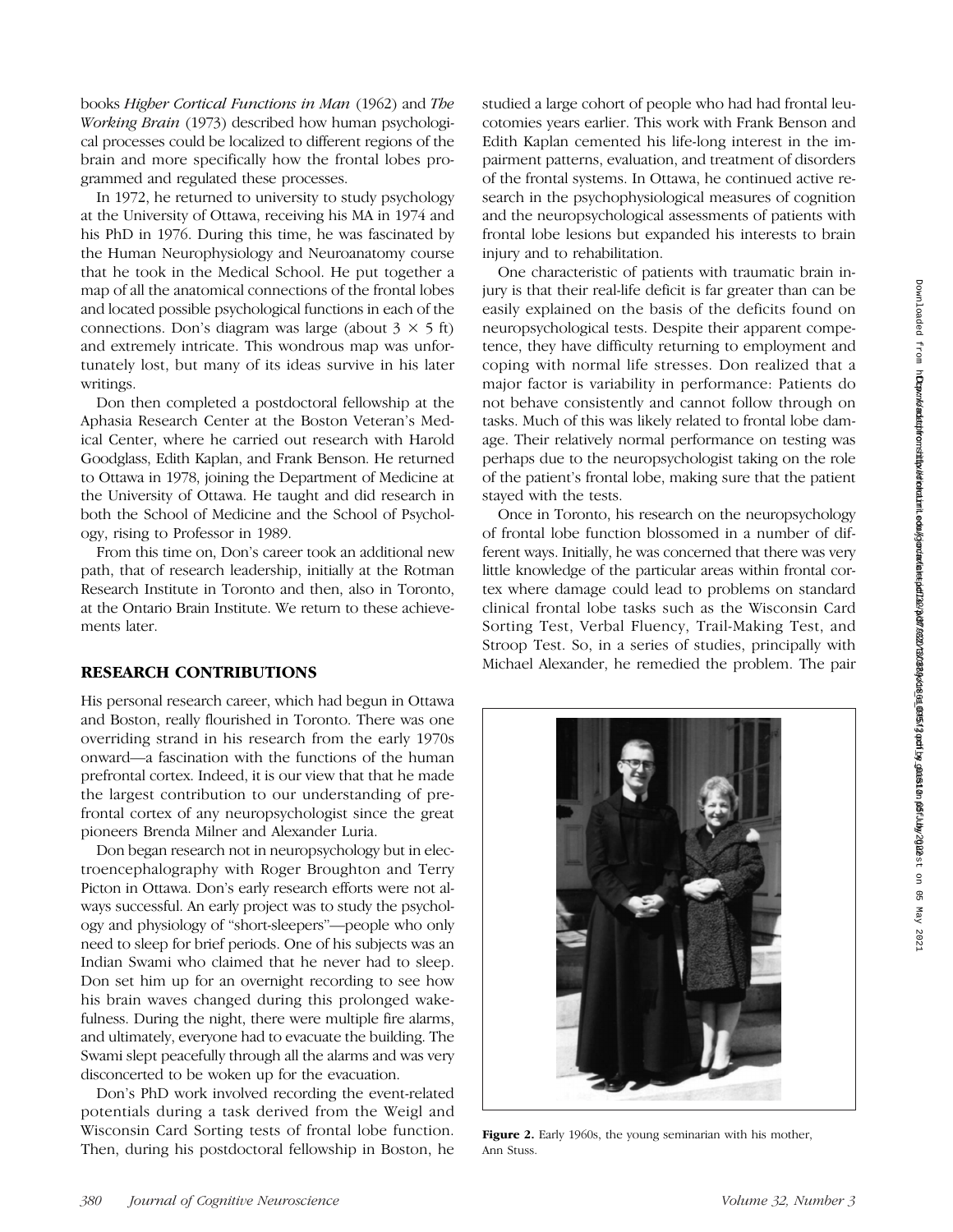related accurate measurements of a variety of aspects of behavior to precise delineations of lesions in a large sample of neurological patients—methods that he continued to use throughout his research career.

He was aware, however, that such clinical tests were highly complex, involving many processing subcomponents, and therefore were not very suitable for basic science advances. For that, he believed a set of simpler tasks were needed—and ones that had as far as possible similar stimulus and response requirements. With this philosophy, for over 15 years, Don led an international group of scientists who evaluated an empirically derived model of attention in patients with precisely delineated frontal lesions (Figure 3). Each patient was tested with a battery of simple behavioral tests—the ROtman–Baycrest Battery to Investigate Attention (ROBBIA). The acronym alludes to the Florentine Andrea della Robbia, in whose ceramic sculptures subjects are distinguished from background by means of color and relief. Over the years, ROBBIA led to numerous important findings about how different regions of the frontal lobes contribute to simple attentional behaviors.

The first research paper from the test battery showed that the speed of response is controlled by more than one frontal system. The superior medial regions of the frontal lobe are essential for rapid reaction time, either generally or specifically following a warning stimulus. These regions "energize" other supervisory processes. Monitoring of stimulus occurrence and response behavior to enhance the speed of response to upcoming stimuli is, by contrast, sensitive to right lateral lesions of the frontal lobe.

His research on frontal functions was far from limited to these major projects. Some intriguing highlights of his research in this period were his description of how the human sense of humor depends upon the normally functioning right frontal lobe and how the frontal lobes are essential to the development of a theory of mind and a sense of self.

Much of what happens to cognition as we get older depends on how well frontal systems can maintain performance and even compensate for deteriorating abilities. His research supported the idea that aging is not simply a slowing of general processing. Rather different processes age differently. Some cognitive processes deteriorate quickly after middle age, and some persist well into old age. Cognitive aging is not an escarpment but follows multiple slopes.

Don was the quintessential collaborator. Getting people to work together was his forte. As well as the ROBBIA group, Don also collaborated extensively with Sandra Black at Sunnybrook Hospital. In addition, he was instrumental in getting an international group of experts together to set diagnostic criteria for frontotemporal lobar degeneration.

Don's research was published in over 200 articles. He also distilled his extraordinarily wide knowledge of the



Figure 3. ROBBIA Research Group in Trieste, Italy: Stuss, Alexander, Picton, and Shallice working on one of the early ROBBIA papers.

neuropsychology of patients with frontal lobe lesions in a considerable number of review articles and books.

## FUNCTIONS OF THE FRONTAL LOBE

Throughout his adult life, Don worked on a theory of how the prefrontal regions of the human brain operate. The following brief summary is based upon his chapter in the Encyclopedia of Clinical Neuropsychology (2017).

Don was very early in proposing that there is no single frontal executive or superior attentional system. Rather many different frontal systems interact among themselves and with other regions of the brain in shifting networks. Don was particularly intrigued by five different systems:

- (i) Superior medial frontal regions are held to activate or "energize" other cognitive functions and in particular supervisory ones. Extensive damage to this region can result in abulia, apathy, or akinetic mutism. Less extensive damage makes patients slow to initiate and sustain mental processes. This slowness is observed in many tests, from reaction time tests to "fluency" generation ones.
- (ii) Left lateral frontal regions are held to be essential to task setting and planning. This impairment is revealed in many tasks: impaired learning in the early trials of, for instance, serial reaction time or the Wisconsin Card Sorting Test; false positive errors indicating impaired criterion setting in a feature integration task; and false analogous errors in memory recognition in a word list learning task.
- (iii) Right lateral frontal regions are held to be involved in monitoring performance. Damage here causes deficits on several tasks. There is the lack of the normal decrease in reaction time with longer interstimulus intervals in a so-called "variable foreperiod" task, variability in a timed tapping task, and inconsistency in recall over repeated word lists.
- (iv) Ventromedial prefrontal (orbitofrontal) cortex is held to be involved in emotional processing and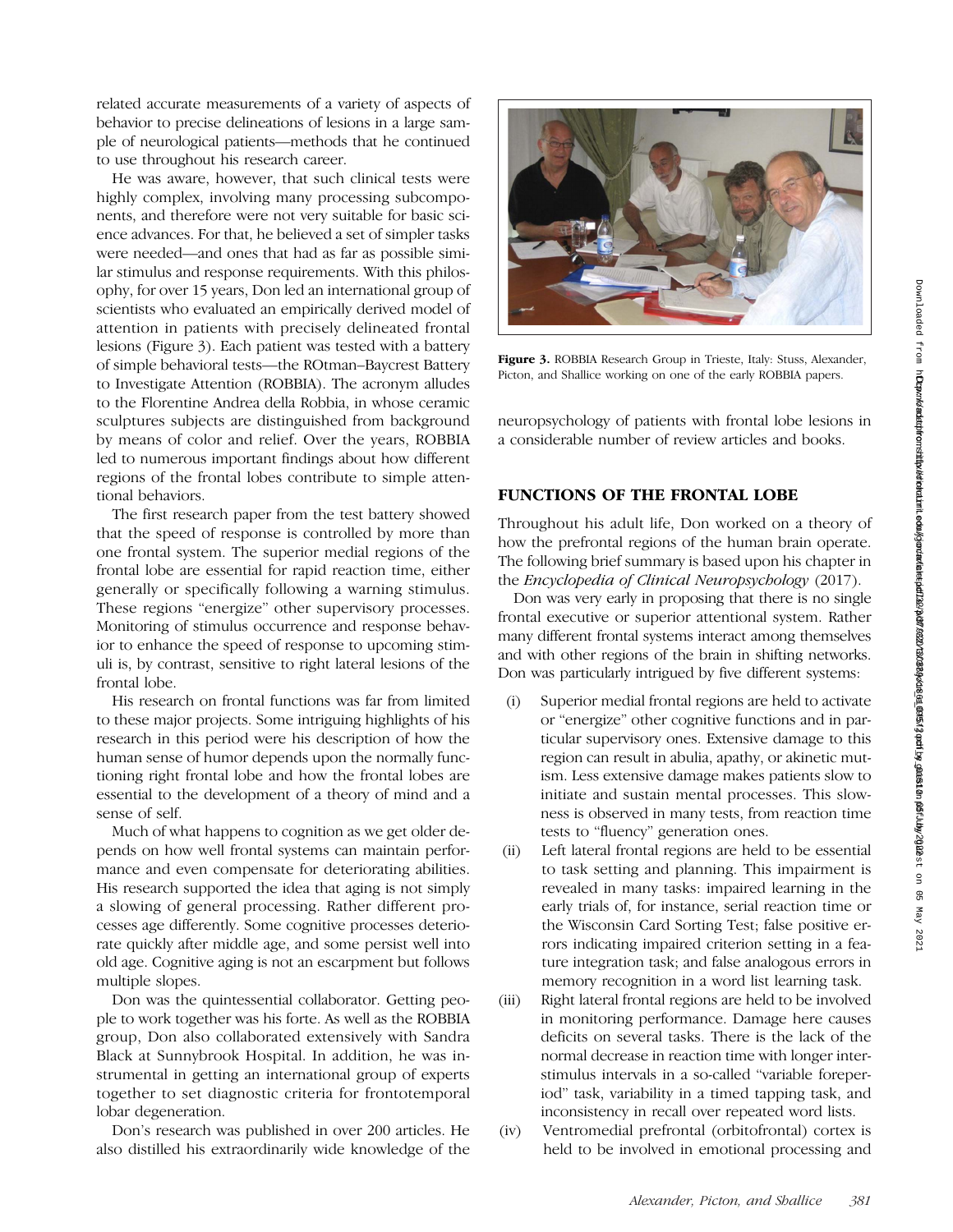behavioral regulation. Patients with lesions to this area have difficulty in understanding the emotional consequences of their behavior. Tasks sensitive to damage in this region are gambling tasks and the learning (and reversal) of stimulus–reward associations.

(v) Frontopolar regions (Brodmann's area 10) are held to be critical for metacognitive aspects of human behavior: autonoetic consciousness, theory of mind, empathy, self-awareness, humor appreciation, and personality. These behaviors require a representation of one's own mental states, beliefs, attitudes, and experiences.

Don focused on these five prefrontal systems. The frontal regions are, of course, the seat of many other cerebral processes such as memory access, language generation and more specifically syntax, and working memory. One day, Don hoped to bring them all together.

### THE MASTER WEAVER

In 1989, Don began an equally important aspect of his career—research leadership. In that year, he accepted the challenge of building a human neuroscience research program at the Baycrest Centre in Toronto by becoming the Founding Director of the Rotman Research Institute (RRI). In this, Don worked closely with the entrepreneur/ philanthropist Joseph Rotman, who had raised funds for an institute at the Baycrest Centre to evaluate the effects of aging and aging-related diseases on the human brain. Theirs was a very productive partnership. Joe convinced governments and institutions to support the research, and Don made sure that the research was significant.

Don began by recruiting Fergus Craik, Morris Freedman, Morris Moscovitch, and Endel Tulving as scientists. He quickly set up links to other Toronto institutions to allow research with magnetic resonance imaging (at Sunnybrook with Sandra Black) and positron emission tomography (at the Centre for Addiction and Mental Health with Sylvain Houle and Shitij Kapur). From this original nucleus and its linkages, Don was able to build one of the world's most prestigious centers for cognitive neuroscience. Don's leadership followed several guiding principles. The first was that the institute's endowment should be primarily used for people rather than for projects. The institute invested in good scientists and freed up their time so that they could devote themselves to research. Don's idea was that such scientists could then find their own research funds through peerreviewed granting agencies. He made sure that scientists were chosen for both their scientific excellence and their collegiality. The latter quality would ensure collaboration both within the institute and with outside scientists. A second principle was that there was no tenure: A scientist's position was only guaranteed as long as he or she remained productive. A third principle was that the institute's research should be focused on clinical problems, particularly those

related to aging. To ensure this, Don fostered the institute's clinical connections, promoted the transfer of new scientific findings to industry, and sponsored annual conferences to bring the results of research to public attention. A fourth principle was that the institute should be advised by a panel of independent international experts. Every 5 years, this panel reviewed the progress of the institute and its scientists and advised on its future. A final principle was that the director should remain active in research. Only then could he understand the needs and problems of other scientists.

Those who worked with him in the RRI found Don to be a congenial leader with an uncanny ability to bring people together. He had a great sensitivity to the needs of others and a depth of insight into ways to solve administrative problems. This was perhaps most evident in the way that he got the scientists at the institute to work together productively. In the words of Randy McIntosh, who took over after Don retired as director of the institute, Don was a "master weaver" of people and projects.

The institute quickly gained international stature. The 2008 external review concluded: "In the course of less than two decades, the RRI has firmly established itself as the leading research institution in the field of memory and aging. It has developed a framework for investigating adult age changes in the organization of memory, working memory, and executive functioning that has been so immensely successful that many of the younger researchers around the world are not even aware that their research builds on theories and discoveries made at the RRI."

Figure 4 shows several of the RRI scientists at Don's cottage in September 2006. An intriguing aspect of the photograph is how everyone looks so unabashedly happy. It is highly unusual to have a photograph of nine people all smiling so naturally. We think that this indicates the "Stuss effect."

After 20 years of directing the RRI, Don retired briefly and then became the Founding President and Scientific Director of the Ontario Brain Institute (OBI) in 2011. This new institute was funded to promote brain research by the Government of Ontario, once again under the instigation of Joseph Rotman. Don led this institute until 2016. During his leadership, the institute set up a marvelously collaborative network of research in the province. Don followed several administrative principles. The first was that support should go toward research that could ultimately improve the care of patients. Through workshops and consultations, the institute identified five areas where clinical problems needed help and where scientists in the Province of Ontario had the expertise to provide this help: cerebral palsy, depression, epilepsy, neurodegenerative disorders, and neurodevelopmental disorders. In each of these areas, the institute then sponsored "integrative discovery programs" for collaborative research. The second principle was that the institute would not provide outright grants for research projects but would enter into partnerships with the research institutes of Ontario. This ensured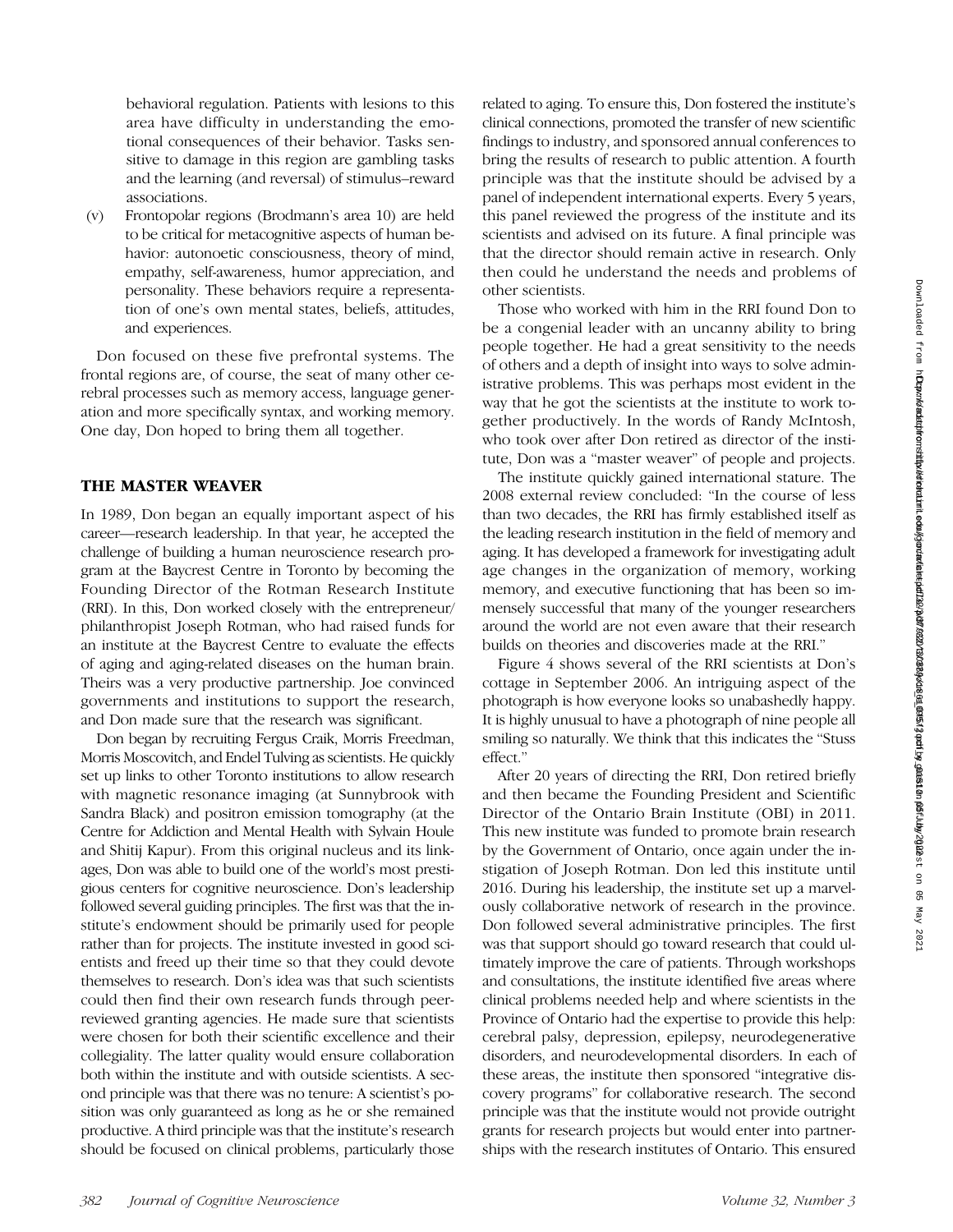Figure 4. 2006, Rotman scientists at Stuss cottage: Lourenza Fourie, Donald Stuss, Cheryl Grady, Endel Tulving, Ruth Tulving, Randy McIntosh, Bernhard Ross, Gus Craik, and Steve Strother.



that the science would be supported by both the OBI and the specific institute wherein the research was being performed. A third principle was that the OBI would operate as a network of collaborating nodes. Each node was equal; there was no central node. This approach most likely came from Don's ideas about how the human brain works through interacting networks. A final principle was that all the data collected should be available for research use by other investigators. To this end, the OBI set up a central database to allow information to be shared by all the participating scientists. This database was carefully designed to ensure standardization of the information, to maintain the privacy of any personal data, and to allow access by specialized analytical programs.

Under Don's visionary leadership, the OBI became very productive. An external review described the collaboration and integration in the discovery programs as "unprecedented" and assessed the ongoing research as "transformational, scientifically excellent and internationally significant." Don's principles-based approach extended to his leadership and mentorship of the OBI staff. He taught an approach to management and education based on our knowledge of the frontal lobes. Everyone who worked with Don understood how this "executive of the brain" operated through energization, task setting, monitoring, emotional regulation, and metacognition. Don embodied these principles, and his vision for "science with impact" lives on in those who had the privilege of working with him. The staff of the OBI all affectionately recall his belief that kindness and humanity can often solve seemingly intractable situations.

## TALKING AND TEACHING

After establishing the OBI, Don "retired" again in 2016 and settled into a few years of mentoring and advising as an Affiliate Scientist in the Evaluative Clinical Sciences at Sunnybrook Research Institute. Here, he worked with Sandra Black and helped teach her students, fellows, and residents. Don loved that role—for the first time in his life, he could concentrate on clinical teaching with no administrative responsibilities. He and his new partner, Lourenza Fourie, also operated a clinical practice wherein they used the principles that he had derived from research to help rehabilitate patients with brain damage.

Don was an enthusiastic lecturer and was frequently invited to speak at universities and at international meetings. Some idea of these presentations can be obtained from the title of a recent talk. In 2016, he gave a keynote lecture to the World Congress of Brain, Behavior and Emotions in Buenos Aires: "Social cognition and the frontal lobes: Amazing what patients can teach you if you just listen, observe, think and measure."

Don loved to teach. He mentored graduate students, neurology trainees, neuropsychologists, medical students, and anyone who asked him a question. It is hard to compute the number of neuroscientists, neuropsychologists, and neurologists who carry his notions of frontal functions and impairments forward.

## **HONORS**

Don received many honors in recognition of his clinical work and research leadership. He became an Officer in the Order of Ontario in 2001 and in the Order of Canada in 2017. As an officer of the Order of Canada, Don was able to preside at citizenship ceremonies for new Canadians. As a child of an immigrant from Ukraine, Don thoroughly enjoyed this responsibility.

He was elected as a Fellow in the Royal Society of Canada in 2004 and the Canadian Academy of Health Science in 2005. In 2004, he was elected University Professor at the University of Toronto (awarded to only 2% of the academic staff ). He was elected as a fellow in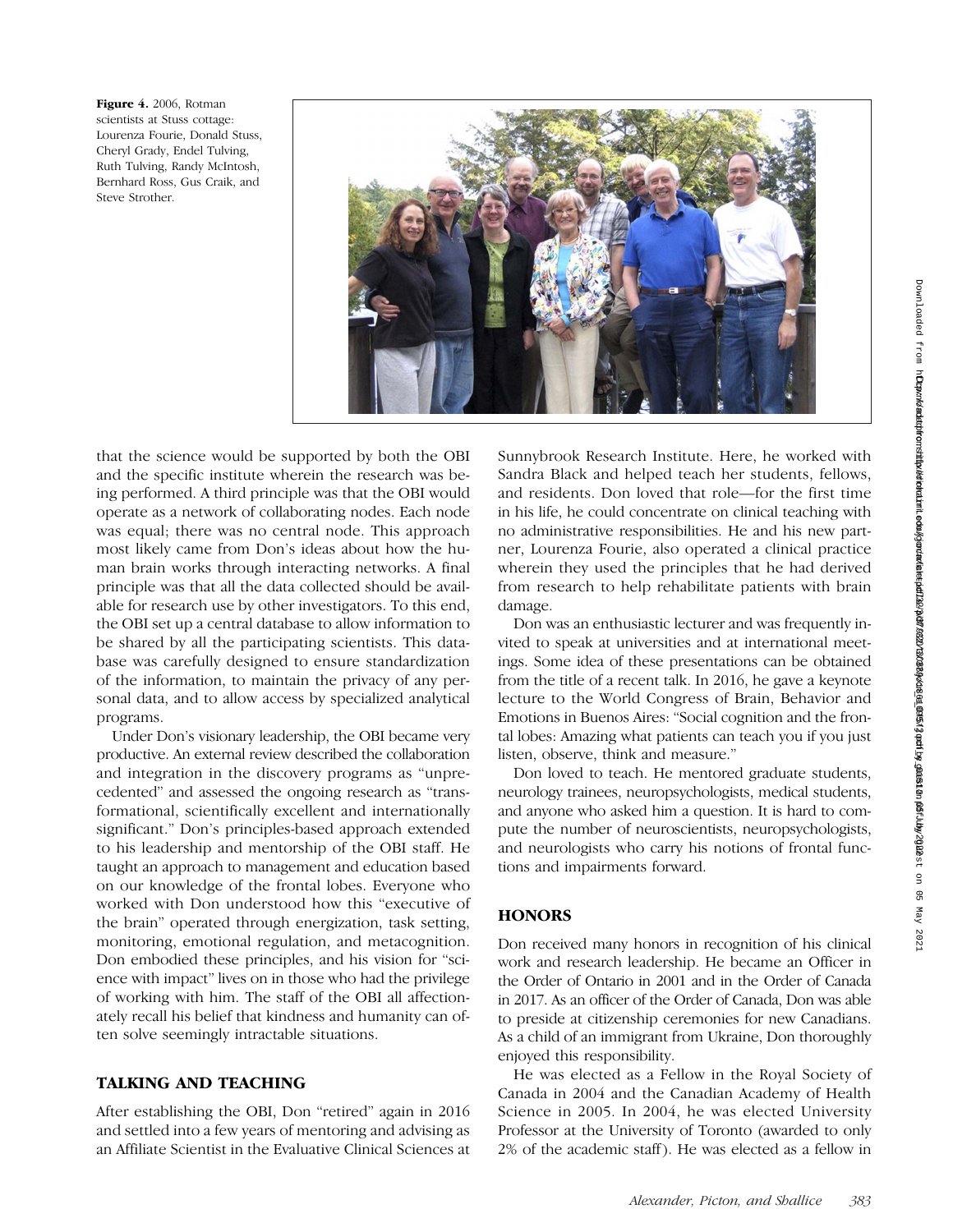multiple national and international societies: the American Association for the Advancement of Science, the American Psychological Association, the American Psychological Society, the American Heart and Stroke Association, and the Canadian Psychological Association. Don received lifetime achievement awards from the International Neuropsychological Society, where he had also been President, and from the National Academy of Neuropsychology. In 2014, he was given the Gold Key Award of the American Congress of Rehabilitation Medicine. In 2016, the Canadian Society for Brain, Behaviour and Cognitive Science honored him with their highest recognition: the Donald O. Hebb Distinguished Contribution Award.

## **PERSON**

Always generous and never too serious or full of his own achievements, Don enjoyed his life outside the academy and the hospital. He loved being Canadian and he loved all things Canadian. Proud of his Ukrainian background, he was happy discovering a small restaurant that made excellent perogies on the route to his cottage in the north. He loved food and drink. He was an excellent dancer and was the last to drop at many a party. He relished long canoe trips in the north. Figure 5 shows his white-water prowess on the Nahanni River in 1990. On this trip, he joined a group of neurosurgeons led by John Girvin. Don was Mike Schwartz's "trusty bowman." He loved music and maintained an insanely huge CD collection that ranged from Bach to country western. He went to Stratford every year for back-to-back plays.

Don believed that his unusual path to his career was an essential element to his success. In the monastery, he learned contemplation and the importance of reflection before action. No longer traditionally religious, he maintained a respect for and interest in spirituality of any type. He was always sympathetic and forgiving of the foibles of others. As a coach of high school football, he learned to identify and utilize the strengths of his team and the abilities of individuals and then work together to a goal that no one on the team could achieve on his or her own. Monastic contemplation and high school football made good guides for a lifetime of achievement.

## WHAT MAKES US HUMAN

Throughout his career, Don tried to understand, as much as possible, the cerebral bases of those activities we consider characteristically "human": remembering, planning, judging, attending, laughing, and imagining. We shall leave the last words to Don and quote from the final summary in his 1986 book The Frontal Lobes.

The human prefrontal cortex attends, integrates, formulates, executes, monitors, modifies, and judges all nervous system activities. Most individual mental



Figure 5. 1990, on the Nahanni River.

functions, those carried out by the posterior systems, can be maintained without prefrontal participation, but the responses are automatic and the qualities that make a well-rounded human are clearly deficient. In this mechanical functioning, the posterior functional systems and even some parts of the frontal functional systems, resemble the activities postulated for advanced generations of computers by the more ardent advocates of artificial intelligence…. The mental abilities attributed to the higher levels of prefrontal activity, however, are clearly beyond current computer potentials.

Although not the seat of "intelligence" demonstrated by formal IQ tests, the prefrontal lobes are essential for the highest of mental activities, those demanding control of intelligence. Moreover, in the role of "I," the consciousness of self, the prefrontal structures bridge the gap between the complex, multi-integrated response mechanisms that make up the brain and the free-willed, independently thinking entity called the mind. The mind–brain dichotomy is more clearly expressed and loses sharp differentiation with study of prefrontal functioning. Investigation of these functions are difficult and easily lead to erroneous simplifications. Nevertheless, it is through understanding the influence of prefrontal brain structures on mental activity that the true essence of humanness will be approached. The frontal lobes are the key to the highest human functions.

## KEY PUBLICATIONS

#### Books

Stuss, D. T., & Benson, D. F. (1986). The frontal lobes. New York: Raven Press.

Stuss, D. T., Winocur, G., & Robertson, I. H. (Eds.). (2008). Cognitive neurorehabilitation: Evidence and application (2nd ed.). Cambridge, UK: Cambridge University Press.